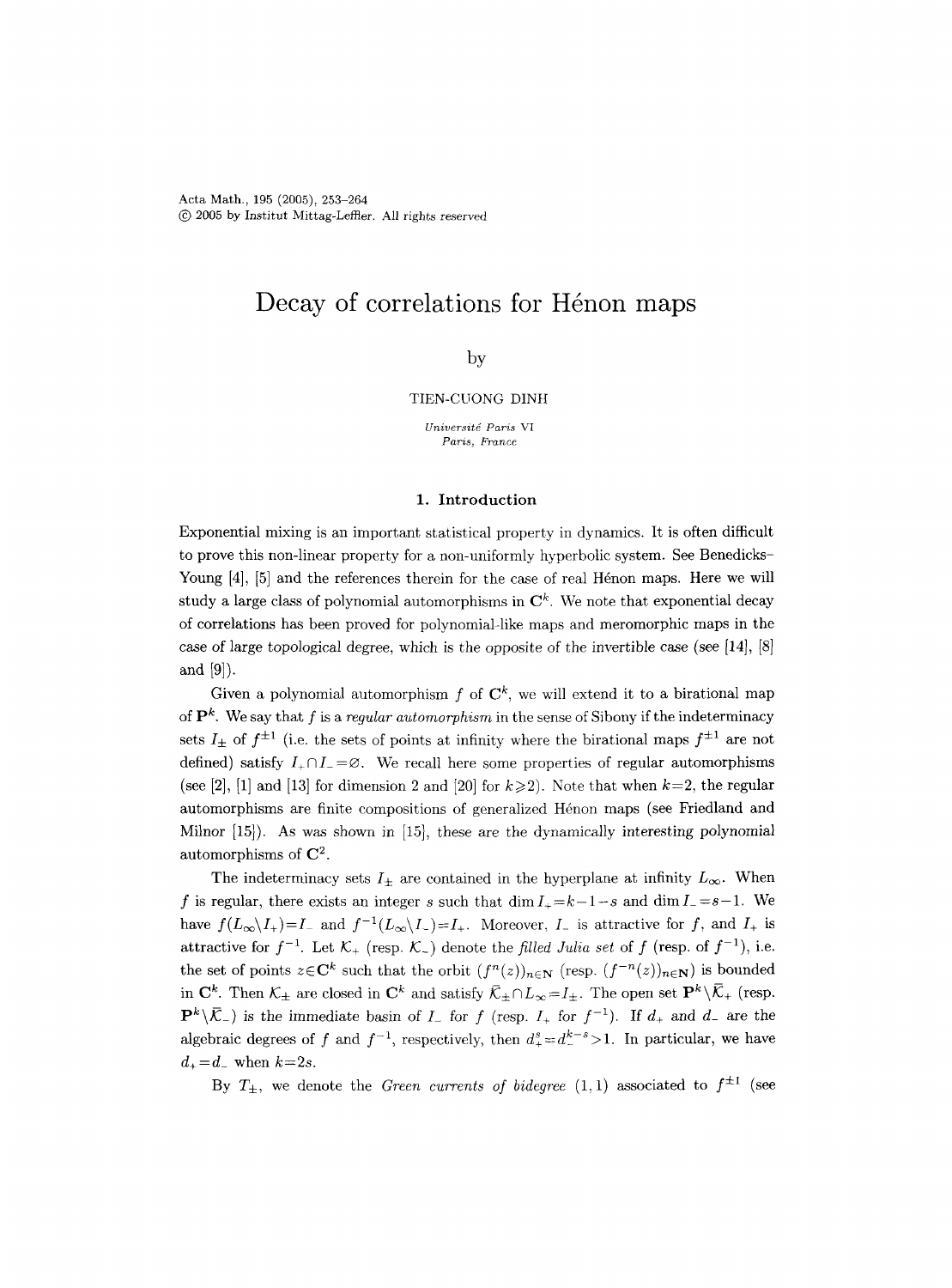also  $\S$ 2). These are currents with total mass 1 which have continuous local potentials in  $P^k \setminus I_{\pm}$ . They satisfy the transformation formulas  $f^*(T_+) = d_+T_+$  and  $f_*(T_-) = d_-T_-$ . In  $\mathbf{C}^k$  we have  $T_{\pm} = \mathrm{dd}^c G^{\pm}$  with  $G^{\pm}(z) := \lim_{n \to \infty} d_{+}^{-n} \max \{ \log ||f^n(z)||, 0 \}$ . Recall that  $d^{c} := (i/2\pi)(\bar{\partial} - \partial)$  and  $dd^{c} = (i/\pi) \partial \bar{\partial}$ . The Green functions  $G^{\pm}$  are continuous plurisubharmonic and they give the rate of escape to infinity.

Sibony constructed an invariant probability measure as the exterior product of positive closed (1, 1)-currents:

$$
\mu = T^s_+ \wedge T^{k-s}_-.
$$

The current  $T^s_+$  (resp.  $T^{k-s}_-$ ) is supported in the boundary of  $\overline{\mathcal{K}}_+$  (resp.  $\overline{\mathcal{K}}_-$ ); it is the *Green current of bidegree* (s, s) (resp.  $(k-s, k-s)$ ) associated to f (resp. to  $f^{-1}$ ). The measure  $\mu$  is supported in the boundary of the compact set  $\mathcal{K}:=\mathcal{K}_+\cap\mathcal{K}_-$ .

It was recently proved in [11] and [18] that  $\mu$  is mixing. This generalizes results of Bedford Smillie [2] and Sibony [20]. The proofs follow the same approach and use the property that  $T_{+}^{s}$  and  $T_{-}^{k-s}$  are extremal currents. In this paper, we use another method to show that  $\mu$  is mixing and that the speed of mixing is exponential when  $k=2s$ . Our strategy is to consider some natural regular automorphisms in  $\mathbb{C}^{2k}$  or  $\mathbb{C}^{4k}$  in order to reduce the problem to a linear one. We will obtain the desired estimates using the solution of the  $\partial\bar{\partial}$ -equation given by a kernel due to Bost, Gillet and Soulé [16], [6].

Let  $\varphi$  and  $\psi$  be real-valued continuous functions on  $\mathbb{C}^k$ . Define *the correlation of order n between*  $\varphi$  *and*  $\psi$  by

$$
I_n(\varphi,\psi):=\int (\varphi\circ f^n)\,\psi\,\mathrm{d}\mu-\bigg(\int \varphi\,\mathrm{d}\mu\bigg)\bigg(\int \psi\,\mathrm{d}\mu\bigg).
$$

Recall that  $\mu$  is *mixing* if  $I_n(\varphi, \psi)$  tends to 0 as n tends to infinity for all  $\varphi$  and  $\psi$ .

MAIN THEOREM. Let f and  $\mu$  be as above. Assume that  $k=2s$ . Then,  $\mu$  is expo*nentially mixing. More precisely, for all*  $\alpha$  *and*  $\beta$ *,*  $0 < \alpha, \beta \leq 2$ *, there exists a constant*  $c>0$  depending on f,  $\alpha$  and  $\beta$  such that

$$
|I_n(\varphi, \psi)| \leqslant c d_+^{-n\alpha\beta/8} \|\varphi\|_{\mathcal{C}^{\alpha}} \|\psi\|_{\mathcal{C}^{\beta}}
$$

*for all n* $\geq$ 0 *and all real-valued functions*  $\varphi$  *of class*  $C^{\alpha}$  *and*  $\psi$  *of class*  $C^{\beta}$  *in*  $C^k$ .

Of course, this result holds for polynomial automorphisms of positive entropy in  $\mathbb{C}^2$ , in particular, for Hénon maps. We can apply it for real Hénon maps of degree  $d$  which admit an invariant probability measure of entropy  $log d$ , in which case that measure coincides with  $\mu$  (see [3]).

In  $[1]$ , Bedford, Lyubich and Smillie proved for complex Henon maps that the equilibrium measure is Bernoulli. This is the strongest mixing in the sense of measures.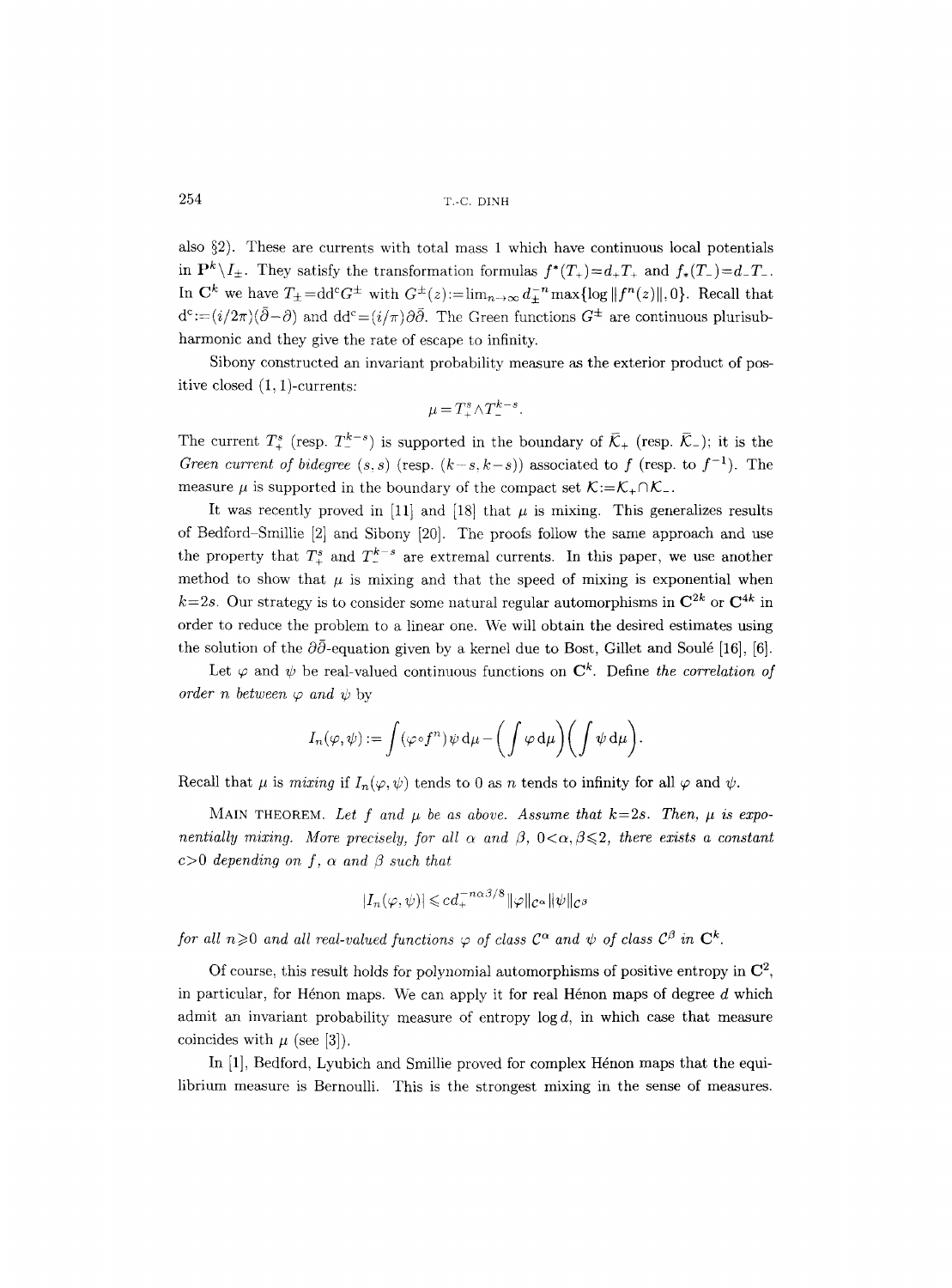However, it does not imply the decay of correlations in our sense. Observe also that we cannot have  $|I_n(\varphi, \psi)| \lesssim (1+\varepsilon)^{-n} \|\varphi\|_{C^\alpha} \|\psi\|_{\infty}$  since, when  $\varphi$  is not constant  $\mu$ -almost everywhere,  $\varphi \circ f^n$  does not converge in  $L^1(\mu)$  to  $\int \varphi \, d\mu$ . This last fact is a consequence of the fact that the  $\mu$ -measure of the sets  $\{z:\varphi \circ f^{n}(z) < c\}$  and  $\{z:\varphi \circ f^{n}(z) > c'\}$  are independent of n, because  $\mu$  is invariant.

The precise outline of the paper is as follows. In  $\S$ 2 and 3, we give some properties of the Green currents and the equilibrium measure. The method of dd<sup>c</sup>-resolution developed in  $[8]$ ,  $[9]$ ,  $[10]$  and  $[11]$  will be applied to establish the necessary estimates (Propositions 2.1 and 3.1). We then deduce in  $\S 4$  the mixing and the speed of mixing. We first consider the case where  $\alpha = \beta = 2$ , and then we obtain the general case using the theory of interpolation between the Banach spaces  $\mathcal{C}^0$  and  $\mathcal{C}^2$ .

### 2. Convergence toward the Green current

Let us recall some properties of currents on  $\mathbf{P}^k$  that will be used later on. A *current of bidegree*  $(p, q)$  is a differential  $(p, q)$ -form but the coefficients are distributions. A smooth form  $\Phi$  of bidegree  $(q, q)$  is *weakly positive* if its restriction to every projective subspace of dimension q is a positive volume form. A current S of bidegree  $(p, p)$  is *positive* if  $\langle S, \Phi \rangle \geq 0$  for every weakly positive test  $(k-p, k-p)$ -form  $\Phi$ . In particular, it is of order zero.

Let  $\omega$  denote the Fubini-Study form on  $\mathbf{P}^k$ , normalized so that  $\int \omega^k=1$ . The mass of a positive closed  $(p, p)$ -current S is given by  $||S|| = \int S \wedge \omega^{k-p}$ . Since  $\mathbf{P}^k$  is homogeneous, every positive closed current S on  $\mathbf{P}^k$  can be regularized on every neighbourhood U of  $\text{supp}(S)$ . This allows us to construct smooth positive closed currents supported in U and strictly positive, i.e.  $\geq \varepsilon \omega^p$ , on supp(S). If T is a positive closed (1, 1)-current with local continuous potentials in a neighbourhood of  $\overline{U}$ , then the positive closed current  $T^m \wedge S$ is well defined and depends continuously on  $S$ , see, e.g., [7] and [20]. More precisely, because of the cohomology of  $\mathbf{P}^k$ , if  $||T||=c$ , we can write  $T=c\omega+\mathrm{d}d^cu$ , where u is a function continuous on  $\overline{U}$ , and we have  $T \wedge S := c \omega \wedge S + \mathrm{dd}^c(uS)$ .

Now, consider a regular automorphism f on  $\mathbb{C}^k$  as in §1. We do not assume for the moment that  $k=2s$ . Fix neighbourhoods  $U_i$  of  $\overline{\mathcal{K}}_+$  and  $V_i$  of  $\overline{\mathcal{K}}_-$  such that  $f^{-1}(U_i) \in U_i$ ,  $U_1 \in U_2$ ,  $f(V_i) \in V_i$ ,  $V_1 \in V_2$  and  $U_2 \cap V_2 \in \mathbb{C}^k$ . This is possible since I\_ has as basin of attraction  $\mathbf{P}^k \setminus \overline{\mathcal{K}}_+$ , and similarly for  $f^{-1}$  and  $I_+$ . Observe that  $\mathcal{K}_+ \cap \mathcal{K}_- \subset U_1 \cap V_1$ .

Let  $\Omega$  be a real  $(k-s+1, k-s+1)$ -current with support in  $\overline{V}_1$ . Assume that there exists a positive closed  $(k - s + 1, k - s + 1)$ -current  $\Omega'$  supported in  $\overline{V}_1$  such that  $-\Omega' \le \Omega \le \Omega'$ . Define the norm  $\|\Omega\|_{*}$  of  $\Omega$  as

$$
\|\Omega\|_* := \min\{\|\Omega'\| : \Omega' \text{ as above}\},\
$$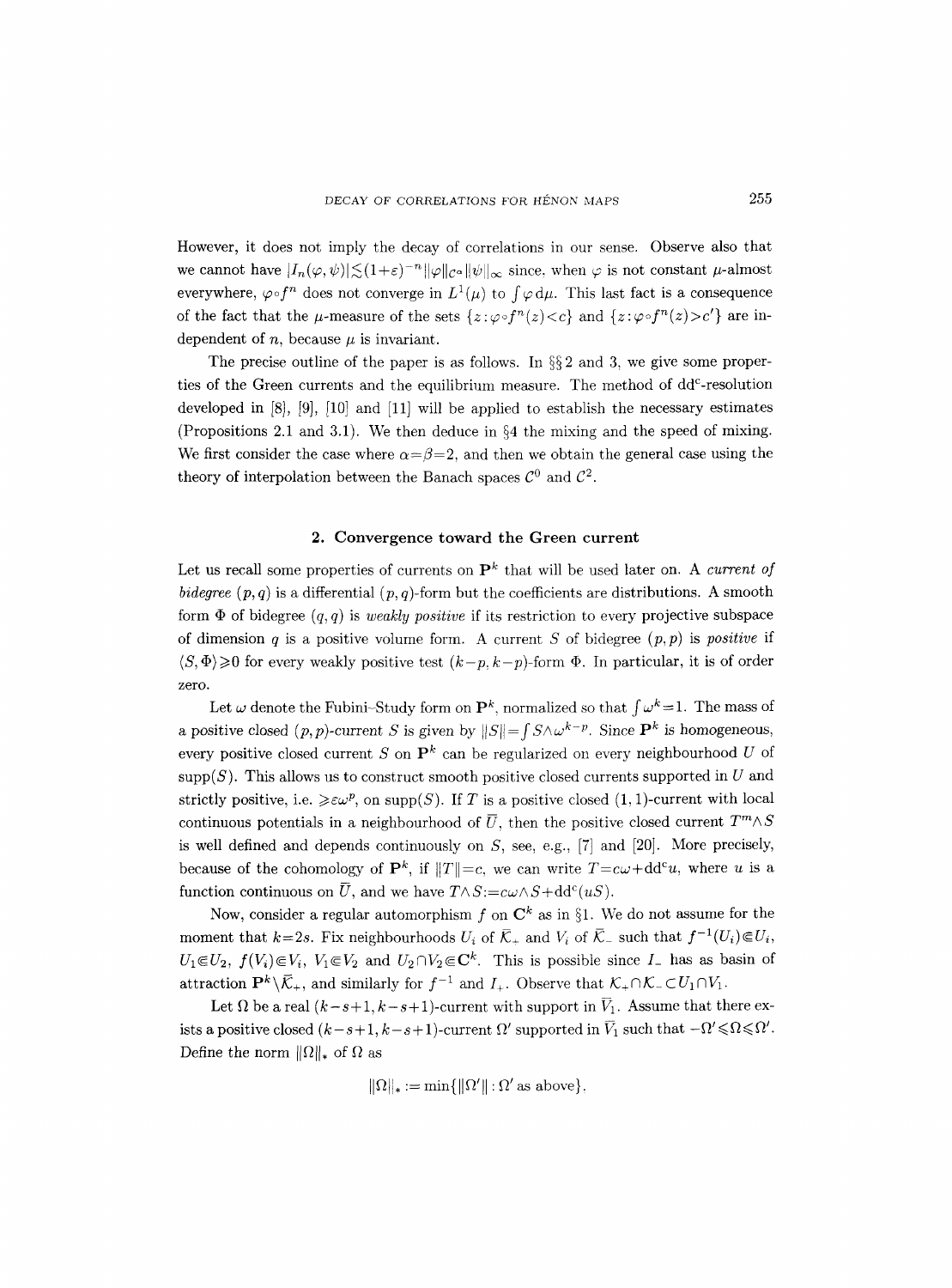where  $\|\Omega'\|:=\langle\Omega',\omega^{s-1}\rangle$  is the mass of  $\Omega'$ .

Keeping the above notation, the main result of this section is the following proposition:

PROPOSITION 2.1. *Let R be a positive closed (s,s)-current of mass 1 supported*  in  $U_1$  and smooth on  $\mathbb{C}^k$ . Let  $\Phi$  be a real-valued  $(k-s, k-s)$ -form of class  $\mathcal{C}^2$  with *compact support in*  $V_1 \cap \mathbb{C}^k$ . Assume that  $\text{dd}^c \Phi \geq 0$  in  $U_2$ . Then, there exist constants  $c>0$  *independent of R and*  $\Phi$ *, and*  $c_R>0$  *independent of*  $\Phi$  *such that* 

$$
\langle d_+^{-sn}(f^n)^*(R) - T_+^s, \Phi \rangle \leqslant c d_+^{-n} ||dd^c \Phi||_*
$$

*and* 

 $|\langle d^{-sn}(f^n)^*(R) - T^s, \Phi \rangle| \leqslant c_R d_{+}^{-n} ||dd^c \Phi||_*$ 

*for every n* $\geq 0$ *. In particular,*  $d_{+}^{-sn}(f^{n})^{*}(R) \rightarrow T_{+}^{s}$  *as n* $\rightarrow \infty$ *.* 

The current  $(f^{n})^*(R)$  is well defined since  $f^{-n}$  is holomorphic in  $U_1$ . We have, because of the functional equation satisfied by  $T_+$ ,

$$
\langle d_+^{-sn}(f^n)^*(R) - T_+^s, \Phi \rangle = d_+^{-sn} \langle (f^n)^*(R - T_+^s), \Phi \rangle = d_+^{-sn} \langle R - T_+^s, (f^n)_* \Phi \rangle. \tag{1}
$$

Since the currents R and  $T_{+}^{s}$  have the same mass 1, they are cohomologous. On  $\mathbf{P}^{k}$ ,  $R-T_{+}^{s}$ is dd<sup>c</sup>-exact. Hence, the last term in  $(1)$  does not change if we subtract a dd<sup>c</sup>-closed form from  $(f^n)_*\Phi$ . We will apply the following lemma to  $dd^c(f^n)_*\Phi$ .

LEMMA 2.2. Let  $\Omega$  be a real-valued continuous form of bidegree  $(k-s+1, k-s+1)$ supported in  $\overline{V}_1$  such that  $\Omega \geq 0$  on  $U_2$  and  $\|\Omega\|_* \leq 1$ . Assume that  $\Omega$  is dd<sup>c</sup>-exact. Then *there exist c*>0 *independent of*  $\Omega$  *and a real-valued continuous (k-s, k-s)-form*  $\Psi$  such *that*  $dd^c\Psi = \Omega$ ,  $\|\Psi\| \leqslant c$ ,  $\Psi \leqslant 0$  on  $U_1$  and  $\Psi \geqslant -c\omega^{k-s}$  on  $\mathbf{P}^k \setminus V_2$ .

*Proof.* By Hodge theory [17], we have

$$
H^{k,k}({\bf P}^k\times{\bf P}^k,{\bf C})\simeq\sum_{p+p'=k}H^{p,p}({\bf P}^k,{\bf C})\otimes H^{p',p'}({\bf P}^k,{\bf C}).
$$

Hence, if  $\Delta$  is the diagonal of  $\mathbf{P}^k \times \mathbf{P}^k$ , there exists a smooth real-valued  $(k, k)$ -form  $\alpha(x, y)$ on  $\mathbf{P}^k \times \mathbf{P}^k$ , cohomologous to  $[\Delta]$ , with  $d_x\alpha=d_y\alpha=0$ . Since  $\mathbf{P}^k \times \mathbf{P}^k$  is homogeneous, following  $[6,$  Proposition 6.2.3] (see also  $[16]$ ,  $[10]$  and  $[11]$ ), one can construct a negative  $(k-1,k-1)$ -form  $K(x,y)$  on  $\mathbf{P}^k \times \mathbf{P}^k$ , smooth outside  $\Delta$ , such that  $dd^c K = [\Delta] - \alpha$  and  $|K(x,y)| \lesssim -\log |x-y| |x-y|^{2-2k}$  near  $\Delta$ . Here  $|x-y|$  denotes the distance between x and y.

Define

$$
\Psi'(x):=\int_y K(x,y)\wedge \Omega(y).
$$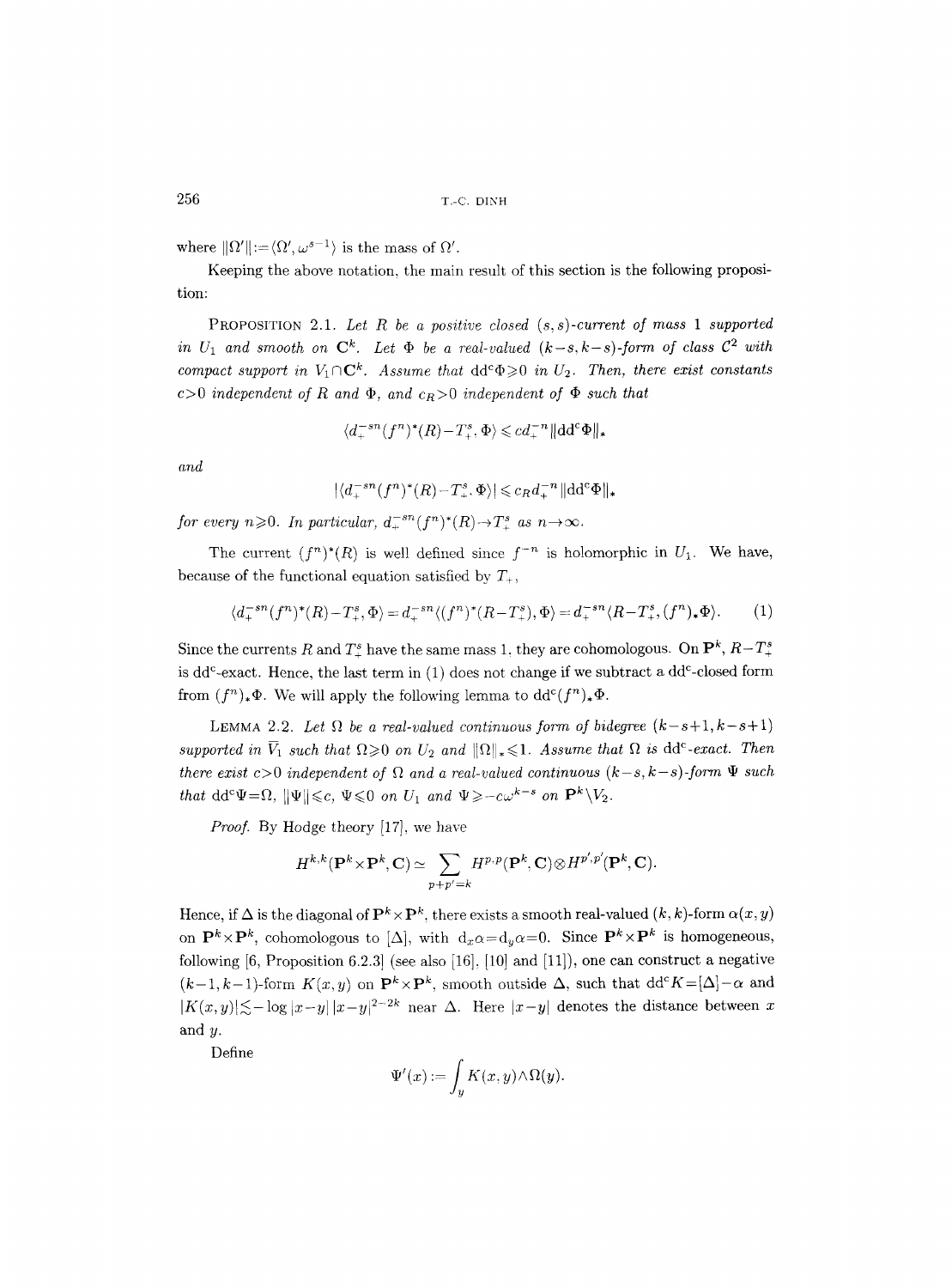From the bound of the singularities of K, one can easily check that  $\Psi'$  is continuous and  $\|\Psi'\|\leqslant c',~\Psi'\leqslant c'\omega^{k-s}$  on  $U_1,~\Psi'\geqslant -c'\omega^{k-s}$  on  $\mathbf{P}^k\setminus V_2$ , where  $c'>0$  is independent of  $\Omega$ . Define  $\Psi:=\Psi'-c'\omega^{k-s}$ . We obtain  $\|\Psi\|\leqslant 2c'$ ,  $\Psi\leqslant 0$  on  $U_1$  and  $\Psi\geqslant -2c'\omega^{k-s}$  on  $\mathbf{P}^k\backslash V_2$ . We only have to verify that  $dd^c\Psi'=\Omega$ .

Since  $\Omega$  is dd<sup>c</sup>-exact and  $d_x\alpha=d_y\alpha=0$ , we have

$$
dd^{c}\Psi'(x) := \int_{y} (dd^{c})_{x} K(x, y) \wedge \Omega(y) = \int_{y} dd^{c} K(x, y) \wedge \Omega(y)
$$

$$
= \int_{y} ([\Delta] - \alpha) \wedge \Omega(y) = \Omega(x) - \int_{y} \alpha \wedge \Omega(y) = \Omega(x).
$$
Hence, 
$$
dd^{c}\Psi = dd^{c}\Psi' = \Omega.
$$

*Proof of Proposition 2.1.* We can assume that  $\|\text{dd}^c\Phi\|_{*}=1$ . The constants c and  $c_i$ below are independent of  $\Phi$  and R. Define  $\Omega:=dd^c\Phi$ . Then there exists a positive closed current  $\Omega'$  of mass 1 supported in  $\overline{V}_1$  such that  $-\Omega' \leq \Omega \leq \Omega'$ . Define  $\Omega_n := dd^c(f^n)_* \Phi =$  $(f^n)_*\Omega$  and  $\Omega'_n := (f^n)_*\Omega'$ . These currents have supports in  $\overline{V}_1$  since  $f^n(V_1) \in V_1$ . We also have  $-\Omega'_n \leq \Omega_n \leq \Omega'_n$  and  $\Omega_n \geq 0$  on  $U_2$  since  $f^{-n}(U_2) \in U_2$ . A simple calculation on cohomology gives  $\|\Omega'_n\|=d_+^{(s-1)n}\|\Omega'\|=d_+^{(s-1)n}$ . Lemma 2.2 implies the existence of  $\Psi_n$ cohomologous to  $(f^n)_* \Phi$  such that  $\Psi_n \leq 0$  on  $U_1$ ,  $\Psi_n \geq -c d_+^{(s-1)n} \omega^{k-s}$  on  $\mathbf{P}^k \setminus V_2$  and  $\|\Psi_n\| \leqslant c d_+^{(s-1)n}$ . In particular,  $\Psi_n \leqslant 0$  on supp(R). Therefore, we deduce from (1) that

$$
\langle d_+^{-sn}(f^n)^*(R) - T_+^s, \Phi \rangle = d_+^{-sn} \langle R - T_+^s, \Psi_n \rangle \leqslant - d_+^{-sn} \langle T_+^s, \Psi_n \rangle. \tag{2}
$$

We have to bound  $-\langle T_{+}^{s}, \Psi_{n} \rangle$ . Since  $T_{+}$  has local continuous potentials in  $\mathbf{P}^{k}\backslash I_{+}$ , we can write  $T_+ = \omega + dd^c u$  with  $u \leq 0$  and u continuous on  $\mathbf{P}^k \setminus I_+$ . One has

$$
|\langle T_+^s, \Psi_n \rangle| = |\langle \omega \wedge T_+^{s-1} + dd^c(uT_+^{s-1}), \Psi_n \rangle|
$$
  
\n
$$
\leq |\langle T_+^{s-1}, \omega \wedge \Psi_n \rangle| + |\langle uT_+^{s-1}, dd^c\Psi_n \rangle|
$$
  
\n
$$
\leq |\langle T_+^{s-1}, \omega \wedge \Psi_n \rangle| - \langle uT_+^{s-1}, \Omega_n' \rangle.
$$
\n(3)

Since  $\Omega'_n$  has support in  $\overline{V}_1$  where u is bounded, the second term on the last line of (3) is dominated by  $c_1 \langle T_+^{s-1}, \Omega'_n \rangle$ . The integral  $\langle T_+^{s-1}, \Omega'_n \rangle$  is computed replacing each element by the associated cohomology class; it is equal to  $\|\Omega'_n\|$ . Hence,  $-\langle uT_+^{s-1}, \Omega'_n \rangle \leq c_1 d_+^{(s-1)n}$ .

For the first term on the last line of (3), we write  $T^{s-1}_{+} = \omega \wedge T^{s-2}_{+} + \text{dd}^c (u T^{s-2}_{+})$ . Using expansions as in (3) and an induction argument, we get  $|\langle T_{+}^{s-1}, \omega \wedge \Psi_n \rangle| \leq c_2 d_+^{(s-1)n}$ . At the last step of the induction, we use the inequality  $||\Psi_n|| \leqslant c d_+^{(s-1)n}$ . Hence, the first part of Proposition 2.1 follows.

For the second part, it is sufficient to prove that  $|\langle R, \Psi_n \rangle| \leq c'_R d_+^{(s-1)n}$  with  $c'_R$  independent of  $\Phi$ . This follows directly from the smoothness of R on  $\mathbb{C}^k$  and the properties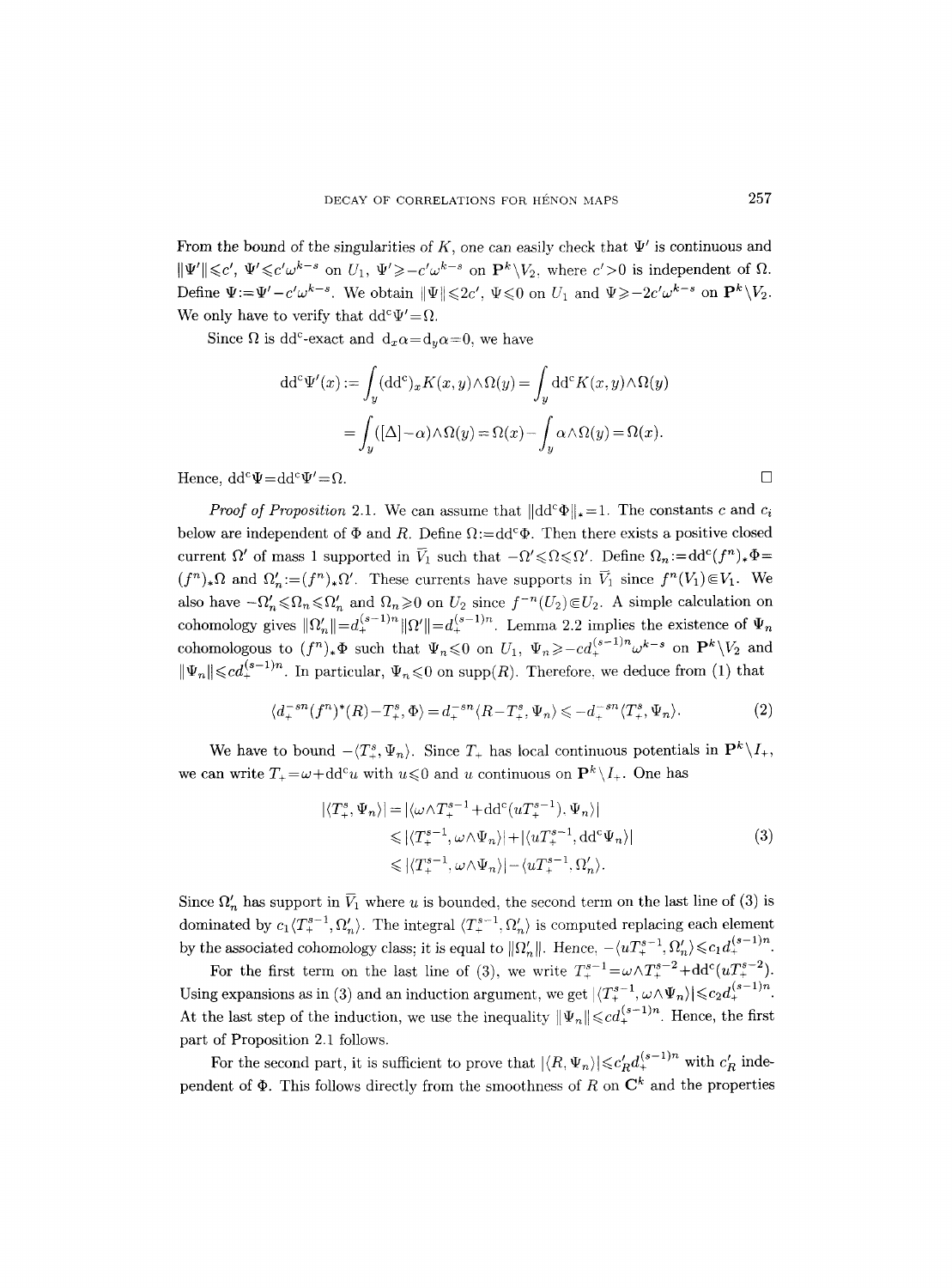that  $\|\Psi_n\| \leqslant c d_+^{(s-1)n}$  and  $-cd_+^{(s-1)n} \omega^s \leqslant \Psi_n \leqslant 0$  on the neighbourhood  $U_1\backslash V_2$  of the singularities of R.

Now, we show that  $d_+^{-sn}(f^n)^*(R) \to T^s_+$  on  $\mathbb{C}^k$ . Consider a real-valued smooth test  $(k-s, k-s)$ -form  $\Phi$  with compact support in  $\mathbb{C}^k$ . We want to prove that

$$
\langle d^{-sn}(f^n)^*(R) - T^s_{\tau}, \Phi \rangle \longrightarrow 0.
$$

In order to apply the second part of the proposition, we show that it is possible to suppose that  $dd^c\Phi \geqslant 0$  in  $U_2$ .

Observe that  $\mathbf{P}^k \setminus I_+$  is a union of compact algebraic sets of dimension s since dim  $I_+$  $k-1-s$ . Hence, we can construct a positive closed  $(k-s, k-s)$ -form  $\Theta$  with compact support in  $\mathbf{P}^k \setminus I_+$  which is strictly positive on supp( $\Phi$ ). Since  $(f^m)^*(T_+^s) = d_+^{sm}T_+^s$  and

$$
\langle d_+^{-sn}(f^n)^*(R) - T^s_+, \Phi \rangle = \langle d_+^{-s(n-m)}(f^{n-m})^*(R) - T^s_+, d_+^{-sm}(f^m)_* \Phi \rangle,
$$

replacing  $\Phi$  and  $\Theta$  by  $d_{+}^{-sm}(f^m)_*\Phi$  and  $(f^m)_*\Theta$ , m large enough, one can assume that  $supp(\Theta) \subset V_1$ .

Consider a smooth function  $\chi$  with compact support in  $\mathbb{C}^k$  which is strictly plurisubharmonic on a neighbourhood of  $U_2 \cap V_2$ . Write  $\Phi = (\Phi + A_X \Theta) - A_X \Theta$  with  $A > 0$  large enough, so that  $dd^c(\Phi + A\chi\Theta)$  and  $dd^c(A\chi\Theta)$  are positive on  $U_2$ . Hence, it is sufficient to consider the case where  $dd^c\Phi \geq 0$  on  $U_2$ . The second part of the proposition implies that  $\langle d^{-sn}(f^n)^*(R)-T^s_+,\Phi\rangle\to 0.$ 

### **3. Convergence toward the Green measure**

In this section, we consider the "diagonal" mapping  $F(z, w) := (f(z), f^{-1}(w))$ . The main result here is Proposition 3.1, which will be obtained by applying Proposition 2.1 to  $F$ .

PROPOSITION 3.1. Let f be as above with  $k=2s$ . Let  $\varphi$  be a  $\mathcal{C}^2$ -function on  $\mathbf{P}^k$ *which is plurisubharmonic on*  $U_2 \cap V_2$ . Let R (resp. S) be a positive closed  $(s, s)$ -current *of mass 1 with support in*  $U_1$  *(resp. in*  $V_1$ *) and smooth on*  $\mathbb{C}^k$ . Then, there exist constants c>0 *independent of*  $\varphi$ , R and S, and  $c_{R,S}>0$  *independent of*  $\varphi$ , such that

$$
\langle d_+^{-2sn}(f^n)^*(R)\wedge (f^n)_*(S) - \mu, \varphi \rangle \leqslant cd_+^{-n} \|\varphi\|_{\mathcal{C}^2}
$$

*and* 

$$
|\langle d_+^{-2sn}(f^n)^*(R)\wedge (f^n)_*(S)-\mu,\varphi\rangle|\leqslant c_{R,S}d_+^{-n}\|\varphi\|_{\mathcal{C}^2}
$$

*for every n* $\geq 0$ . In particular,  $d_+^{-2sn}(f^n)^*(R) \wedge (f^n)_*(S) \rightarrow \mu$  as  $n \rightarrow \infty$ .

We will use z, w and  $(z, w)$  for the canonical coordinates of complex spaces  $\mathbb{C}^k$  and  $\mathbf{C}^k \times \mathbf{C}^k$ . Consider also the canonical inclusions of  $\mathbf{C}^k$  and  $\mathbf{C}^k \times \mathbf{C}^k$  in  $\mathbf{P}^k$  and  $\mathbf{P}^{2k}$ . We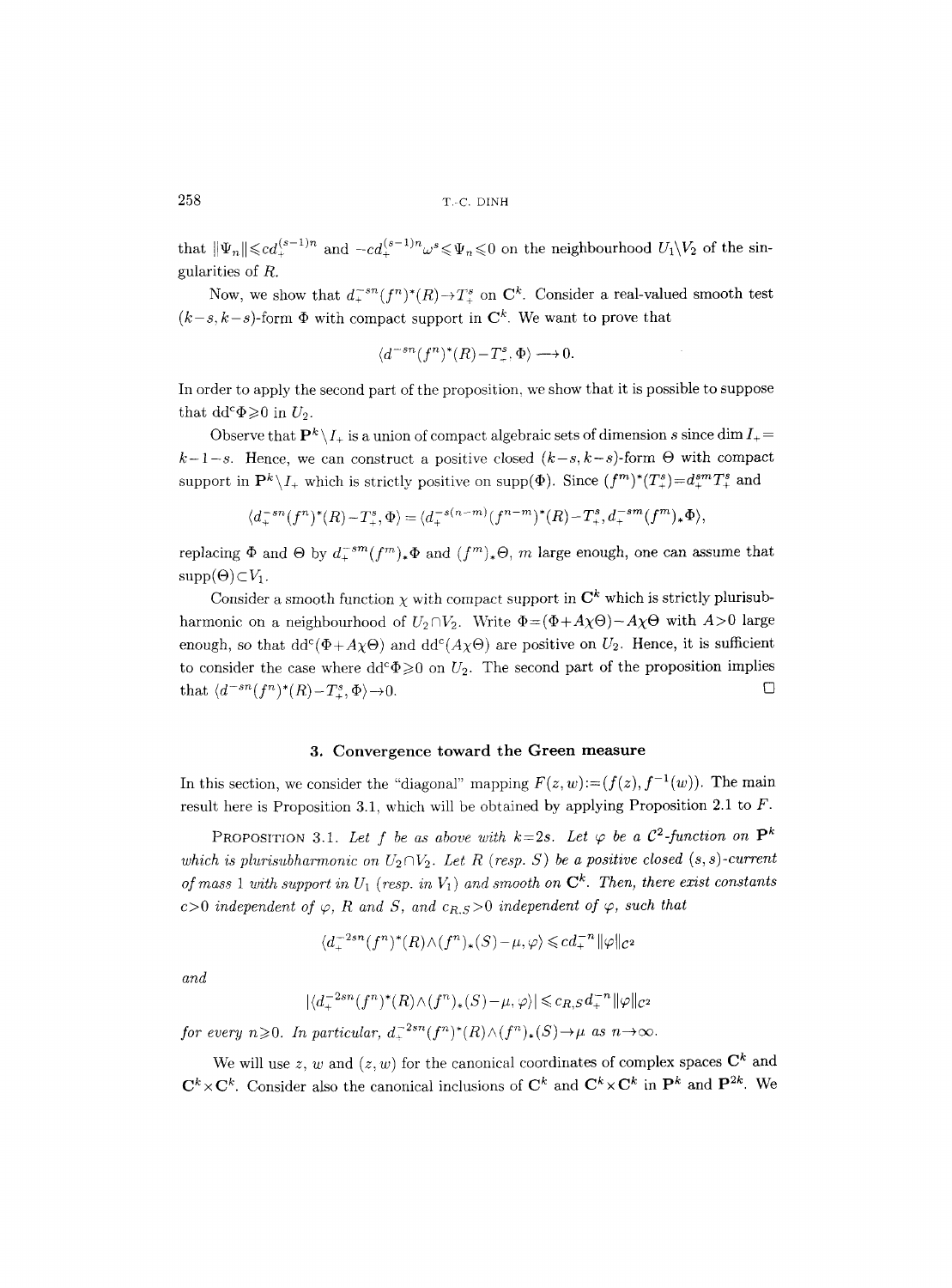write  $[z:t]$ ,  $[w:t]$  or  $[z:w:t]$  for the homogeneous coordinates of projective spaces. The hyperplanes at infinity are defined by  $t=0$ . If  $g: \mathbb{C}^k \to \mathbb{C}^k$  is a polynomial automorphism, we write  $g_h$  (resp.  $g_h^{-1}$ ) for the homogeneous part of maximal degree of g (resp. of  $g^{-1}$ ). They are self-maps of  $\mathbb{C}^k$ , not invertible in general. In the sequel, we always assume that  $k=2s$ .

LEMMA 3.2. Let F be the automorphism of  $\mathbb{C}^k \times \mathbb{C}^k$  defined by

$$
F(z, w) := (f(z), f^{-1}(w)).
$$

*Then F is regular. The indeterminacy sets*  $I_{\pm}^F$  of  $F^{\pm}$  are defined by

$$
I^F_{\pm}:=\{[z\,{:}\,w\,{:}\,0]:f_h^{\pm 1}(z)=0,\,f_h^{\mp 1}(w)=0\}.
$$

Let  $\Delta := \{(z,w): z=w\}$  *be the diagonal in*  $\mathbb{C}^k \times \mathbb{C}^k$ . Then the sets  $I_{\pm}^F$  do not intersect  $\bar{\Delta}$ , *and*  $F(\bar{\Delta}) \cap \{t=0\} \subset I^F$ .

*Proof.* Since  $k=2s$ , we have  $d_{+}=d_{-}$  and  $F_{h}^{\pm 1}(z,w)=(f_{h}^{\pm 1}(z),f_{h}^{\mp 1}(w))$ . It follows that

$$
I_{\pm}^{F} = \{ [z:w:0] : F_{h}^{\pm 1}(z,w) = 0 \} = \{ [z:w:0] : f_{h}^{\pm 1}(z) = f_{h}^{\mp 1}(w) = 0 \}.
$$

We also have

$$
I_{\pm} := \{ [z:0] : f_h^{\pm 1}(z) = 0 \}
$$

and, since  $f$  is regular,

$$
\{z \in \mathbf{C}^k : f_h(z) = f_h^{-1}(z) = 0\} = \{0\}.
$$

This implies that  $I_+^F \cap I_-^F = \emptyset$ . Hence, *F* is regular. We also have

$$
I_{\pm}^{F} \cap \bar{\Delta} = \{ [z : z : 0] : f_{h}(z) = f_{h}^{-1}(z) = 0 \} = \varnothing.
$$

LEMMA 3.3. *With the notation of Lemma* 3.2, *the Green current of bidegree* (2s, *2s) of F is equal to*  $T^s_+\otimes T^s_-$ .

*Proof.* Let R and S be as in Proposition 3.1. Replacing R and S by  $d_{+}^{-s}f^{*}(R)$  and  $d_{+}^{-s}f_{*}(S)$ , we get  $supp(R)\cap \{t=0\} \subset I_{+}$  and  $supp(S)\cap \{t=0\} \subset I_{-}$ .

Consider the current  $R \otimes S$  in  $\mathbb{C}^k \times \mathbb{C}^k$  and in  $\mathbb{P}^{2k}$ . Lemma 3.2 implies that

$$
\overline{\text{supp}(R\otimes S)} \cap \{t=0\} \subset I^F_+.
$$

Since dim  $I_{+}^{F}=2s-1$ , the trivial extension of  $R\otimes S$  to  $\mathbf{P}^{2k}$  (which we also denote by  $R \otimes S$ ) is a positive closed current [19], [21]. One can check that the mass of  $R \otimes S$  is equal to 1. Proposition 2.1 applied to F implies that  $d_+^{-2sn}(F^n)^*(R \otimes S)$  converge to the Green current of bidegree  $(2s, 2s)$  of F. On the other hand, we have

$$
d_+^{-2sn}(F^n)^*(R \otimes S) = d_+^{-2sn}(f^n)^*(R) \otimes (f^n)_*(S) \to T^s_+ \otimes T^s_-
$$

in  $\mathbf{C}^k \times \mathbf{C}^k$ . Hence,  $T^s \otimes T^s$  is the Green current of bidegree  $(2s, 2s)$  of F.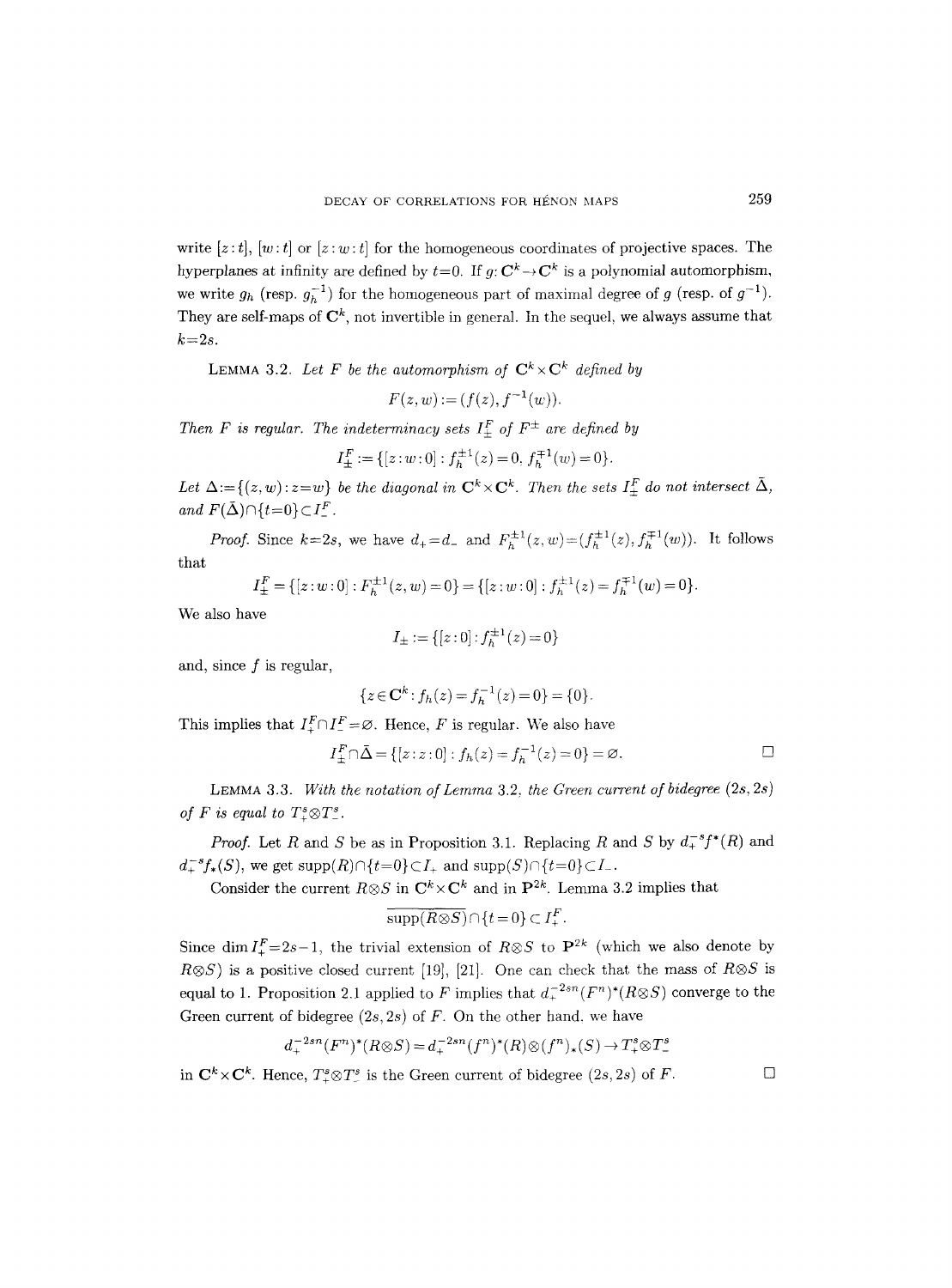# 260 T,-C. DINH

*Proof of Proposition 3.1.* We can assume that  $\varphi$  has compact support in  $\mathbb{C}^k$  and that  $\|\varphi\|_{\mathcal{C}^2} = 1$ . As in Lemma 3.3, we can assume that the current  $R \otimes S$  in  $\mathbf{P}^{2k}$  satisfies  $\text{supp}(R \otimes S) \cap \{t=0\} \subset I_+^F$ .

Define  $\hat{\varphi}(z, w) := \varphi(z)$ . Since  $T_{\pm}$  are invariant and have continuous potentials away from  $I_{\pm}$ , we can write

$$
\langle d_+^{-2sn}(f^n)^*(R)\wedge (f^n)_*(S)-\mu,\varphi\rangle=\langle d_+^{-2sn}(f^n)^*(R)\otimes (f^n)_*(S)-T^s_+\otimes T^s_-, \widehat{\varphi}[\Delta]\rangle.
$$

Using a regularization of  $[\Delta]$ , one may find a smooth current  $\Theta$  of mass 1 supported in a small neighbourhood W of  $\bar{\Delta}$ , with  $W \cap I^F_+ = \varnothing$  (see Lemma 3.2), such that

$$
\begin{aligned} &|\langle d_+^{-2sn}(f^n)^*(R)\otimes (f^n)_*(S)-T^s_+\otimes T^s_-, \widehat{\varphi}[\Delta]\rangle\\ &-\langle d_+^{-2sn}(f^n)^*(R)\otimes (f^n)_*(S)-T^s_+\otimes T^s_-, \widehat{\varphi}\Theta\rangle|\leqslant d_+^{-n}.\end{aligned}
$$

The current  $\Theta$  depends on n.

We have to estimate

$$
\langle d_+^{-2sn}(f^n)^*(R)\otimes (f^n)_*(S)-T^s_+\otimes T^s_-, \widehat{\varphi}\Theta\rangle.
$$

Fix an integer  $m > 0$  large enough. Write

$$
\langle d_+^{-2sn}(f^n)^*(R) \otimes (f^n)_*(S) - T^s_* \otimes T^s_* \tilde{\varphi} \Theta \rangle
$$
  
=  $\langle d_+^{-2sn}(F^n)^*(R \otimes S) - d_+^{-2sm}(F^m)^*(T^s_* \otimes T^s_*) , \hat{\varphi} \Theta \rangle$   
=  $\langle d_+^{-2s(n-m)}(F^{n-m})^*(R \otimes S) - T^s_* \otimes T^s_* , d_+^{-2sm}(F^m)_*(\hat{\varphi} \Theta) \rangle$   
=:  $\langle d_+^{-2s(n-2m)}(F^{n-2m})^*(T) - T^s_* \otimes T^s_* , \Phi \rangle$ ,

where  $T:=d_{+}^{-2sm}(F^{m})^*(R\otimes S)$  and  $\Phi:=d_{+}^{-2sm}(F^{m})_*(\widehat{\varphi}\Theta).$ 

Hence, T has support in a small neighbourhood U of the filled Julia set  $\mathcal{K}_+^F=\mathcal{K}_+\times\mathcal{K}_$ of F, and  $\Phi$  is a smooth form with support in a small neighbourhood V of  $\mathcal{K}^F_- = \mathcal{K}_- \times \mathcal{K}_+$ . Moreover, since m is large and  $\varphi$  is plurisubharmonic on  $U_2 \cap V_2$ , we have  $dd^c \Phi \geq 0$  in a neighbourhood  $\mathcal{U}' \ni \mathcal{U}$  of  $\mathcal{K}^F_+$ . Putting  $\widehat{\omega}(z,w) := \omega(z)$ , we have  $-\widehat{\omega} \leq d d^c \widehat{\varphi} \leq \widehat{\omega}$  since  $\|\varphi\|_{\mathcal{C}^2}=1$ . It follows that

$$
-d_+^{-2sm}(F^m)_*(\widehat{\omega}\wedge \Theta) \leqslant dd^c\Phi \leqslant d_+^{-2sm}(F^m)_*(\widehat{\omega}\wedge \Theta).
$$

The positive closed current  $d_+^{-2sm}(F^m)_*(\widehat{\omega}\wedge\Theta)$  has mass 1 since  $\Theta$  is cohomologous to  $[\Delta]$ . The choice of W, U, V, U' and m does not depend on  $\varphi$  and n. Lemma 3.3 and Proposition 2.1 applied to  $F$ ,  $T$  and  $\Phi$  imply that

$$
\langle d_+^{-2s(n-2m)}(F^{n-2m})^*(T)-T_+^s\otimes T_-^s,\Phi\rangle\leqslant c'd_+^{-n}
$$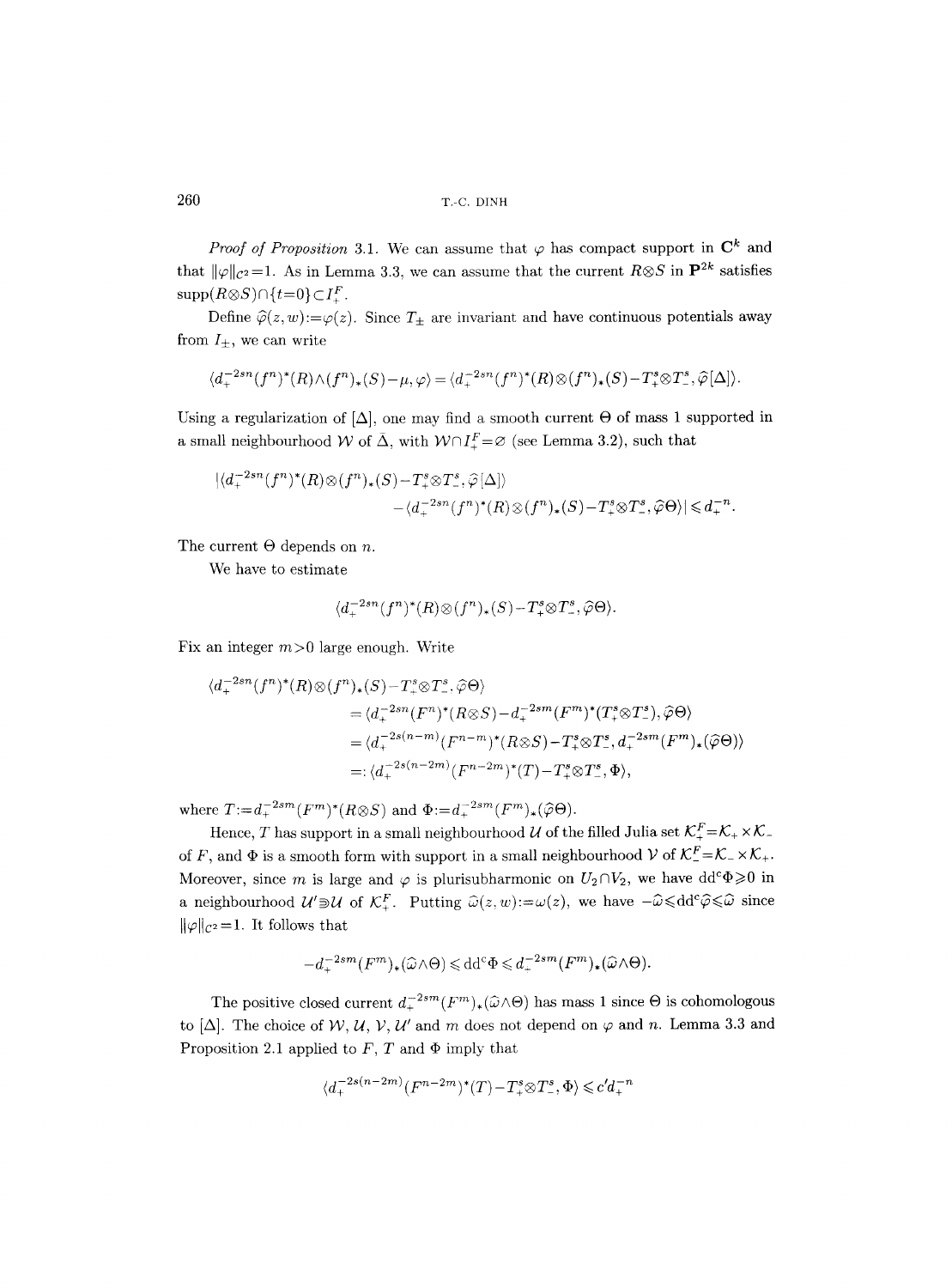and

$$
|\langle d_+^{-2s(n-2m)}(F^{n-2m})^*(T)-T_+^s\otimes T_-^s,\Phi\rangle|\leqslant c_T'd_+^{-n}.
$$

The desired inequalities of the proposition follow. Since every smooth test function on  $\mathbf{P}^k$  can be written as a difference of smooth functions plurisubharmonic on  $U_2 \cap V_2$ , these inequalities imply that  $d_+^{-2sn} (f^n)^*(R) \wedge (f^n)_*(S) \rightarrow \mu$ .

COROLLARY 3.4. *The Green measure of F is equal to*  $\mu \otimes \mu$ *.* 

*Proof.* Let R and S be as in Proposition 3.1 and such that  $\text{supp}(R \otimes S) \cap \{t=0\} \subset I_{+}^{F}$ and  $\text{supp}(S\otimes R)\cap \{t=0\}\subset I^F$ . Proposition 3.1 applied to F implies that the Green measure of  $F$  is equal to

$$
\lim_{n \to \infty} d_+^{-4sn} (F^n)^*(R \otimes S) \wedge (F^n)_*(S \otimes R)
$$
\n
$$
= \lim_{n \to \infty} d_+^{-4sn} [(f^n)^*(R) \otimes (f^n)_*(S)] \wedge [(f^n)_*(S) \otimes (f^n)^*(R)]
$$
\n
$$
= \lim_{n \to \infty} [d_+^{-2sn} (f^n)^*(R) \wedge (f^n)_*(S)] \otimes [d_+^{-2sn} (f^n)^*(R) \wedge (f^n)_*(S)]
$$
\n
$$
= \mu \otimes \mu.
$$

#### **4. Speed of mixing**

In this section, we give the proof of the main theorem. We first consider the case of smooth observables. Assume that  $\alpha = \beta = 2$  and that  $\varphi$  and  $\psi$  are C<sup>2</sup>-observables. Fix a bounded domain D in  $\mathbb{C}^k$  containing  $\mathcal{K}:={\mathcal{K}}_+\cap{\mathcal{K}}_+$ . Observe that  $\varphi$  and  $\psi$  can be written as differences of smooth functions strictly plurisubharmonic on a neighbourhood of  $\overline{D}$ . Hence, we can assume that  $dd^c \varphi \geq \omega$  and  $dd^c \psi \geq \omega$  on D, and that  $\|\varphi\|_{\mathcal{C}^2} \leq M$  and  $\|\psi\|_{\mathcal{C}^2} \leqslant M$  for some fixed constant  $M>0$ . The constants c, A and c' below do not depend on  $\varphi$  and  $\psi$ .

It is sufficient to prove the theorem for  $n$  even. Since

$$
\langle \mu, (\varphi \circ f^{2n}) \psi \rangle = \langle \mu, (\varphi \circ f^{n}) (\psi \circ f^{-n}) \rangle
$$

we have to prove that

$$
|\langle \mu, (\varphi \circ f^n)(\psi \circ f^{-n}) \rangle - \langle \mu, \varphi \rangle \langle \mu, \psi \rangle| \leqslant c d_+^{-n}.
$$
 (4)

Observe, since  $\mu$  is invariant, that the left-hand side of (4) does not change if we add a constant to  $\varphi$  and/or  $\psi$ . Consequently, it suffices to show that there is a constant A such that

$$
\langle \mu, (\varphi \circ f^{n} + A)(\psi \circ f^{-n} + A) \rangle - \langle \mu, \varphi + A \rangle \langle \mu, \psi + A \rangle \leq c d_{+}^{-n}
$$
 (5)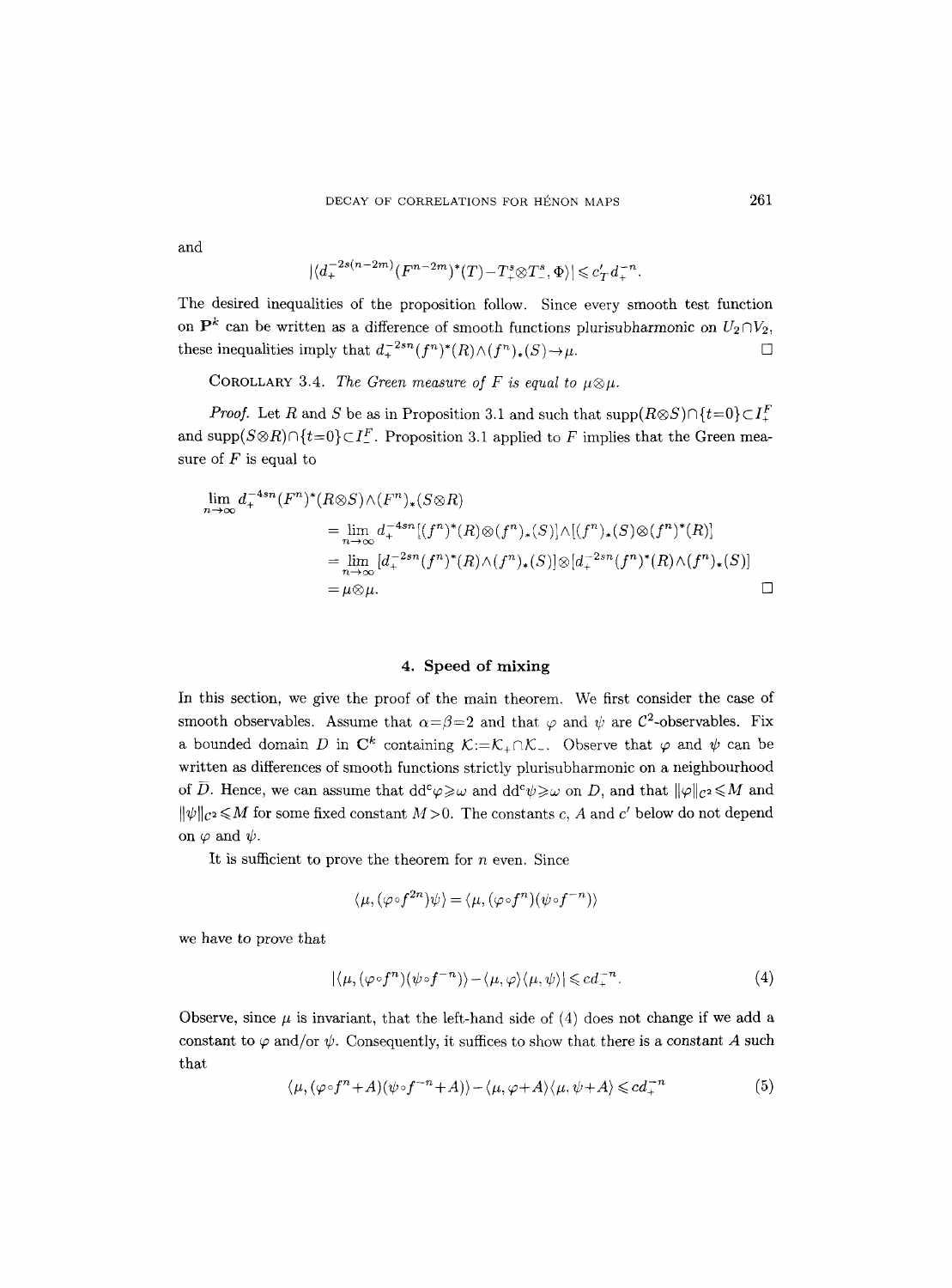and

$$
\langle \mu, (\varphi \circ f^{n} - A)(-\psi \circ f^{-n} + A) \rangle - \langle \mu, \varphi - A \rangle \langle \mu, -\psi + A \rangle \leq c d_{+}^{-n}.
$$
 (6)

We choose  $A>0$  large enough so that  $\phi(z,w) := (\varphi(z)+A)(\psi(w)+A)$  and  $\phi'(z,w) :=$  $(\varphi(z)-A)(-\psi(w)+A)$  are plurisubharmonic on  $D \times D$ . This allows us to apply Proposition 3.1 to the automorphism F and to the test functions  $\phi$  and  $\phi'$ . We will check (5). The estimate (6) can be proved in the same way.

Fix a sufficiently large integer m. Define  $T_1:=T^s_*\otimes T^s_*$  and  $T_2:=d_+^{-2sm}(F^m)_*[\Delta]$ . Since  $F^*(T_1)=d_+^{2s}T_1$ , and  $T_{\pm}$  have continuous potentials in  $\mathbb{C}^k$ , we get the identities

$$
\langle \mu, (\varphi \circ f^{n} + A)(\psi \circ f^{-n} + A) \rangle = \langle T_{+}^{s} \wedge T_{-}^{s}, (\varphi \circ f^{n} + A)(\psi \circ f^{-n} + A) \rangle
$$
  
\n
$$
= \langle T_{1} \wedge [\Delta], \phi \circ F^{n} \rangle
$$
  
\n
$$
= \langle d_{+}^{-4sn + 2sm} (F^{2n-m})^*(T_{1}) \wedge [\Delta], \phi \circ F^{n} \rangle
$$
  
\n
$$
= \langle d_{+}^{-4sn + 2sm} (F^{n-m})^*(T_{1}) \wedge (F^{n})_* [\Delta], \phi \rangle
$$
  
\n
$$
= \langle d_{+}^{-4sn + 4sm} (F^{n-m})^*(T_{1}) \wedge (F^{n-m})_* T_2, \phi \rangle.
$$

By Lemma 3.2,  $T_2$  has support in a small neighbouhood  $V$  of  $\mathcal{K}^F$ .

Using a regularization of currents, we may find smooth currents  $T'_1$  and  $T'_2$  of mass 1 with support in small neighbourhoods  $U$  of  $\mathcal{K}^F_+$  and  $V$  of  $\mathcal{K}^F_-$ , respectively, so that

$$
\langle d_+^{-4sn+4sm}(F^{n-m})^*(T_1) \wedge (F^{n-m})^*T_2, \phi \rangle
$$
  
 
$$
-\langle d_+^{-4sn+4sm}(F^{n-m})^*(T_1') \wedge (F^{n-m})^*T_2', \phi \rangle \leq d_+^{-n}.
$$

The currents  $T'_1$  and  $T'_2$  depend on n. The choice of m, U and V depends only on D and  $f$  with  $\mathcal{U} \cap \mathcal{V} \subseteq D \times D$ .

Since  $\langle \mu, \varphi + A \rangle \langle \mu, \psi + A \rangle = \langle \mu \otimes \mu, \phi \rangle$ , we only have to check that

$$
\langle d_+^{-4sn+4sm}(F^{n-m})^*(T_1')\wedge (F^{n-m})_*T_2'-\mu\otimes\mu,\phi\rangle\leqslant c'd_+^{-n}.
$$

This inequality follows directly from Corollary 3.4 and Proposition 3.1 applied to F and  $\phi$ . This concludes the proof of the theorem in the case of  $C^2$ -observables.

We complete the proof of the main theorem by passing to test functions of Hölder class. For this we use a special case of an argument obtained in collaboration with Nessim Sibony, see also Dolgopyat [12, p. 358]. Fix a test function  $\psi$  of class  $\mathcal{C}^2$ . Observe that the correlations  $I_n(\cdot, \psi)$  define continuous linear forms on the space  $\mathcal{C}^0$  of continuous functions and that we have

$$
|I_n(\varphi, \psi)| \leq c \|\varphi\|_{\infty} \|\psi\|_{\mathcal{C}^2} \quad \text{ for } \varphi \text{ continuous},
$$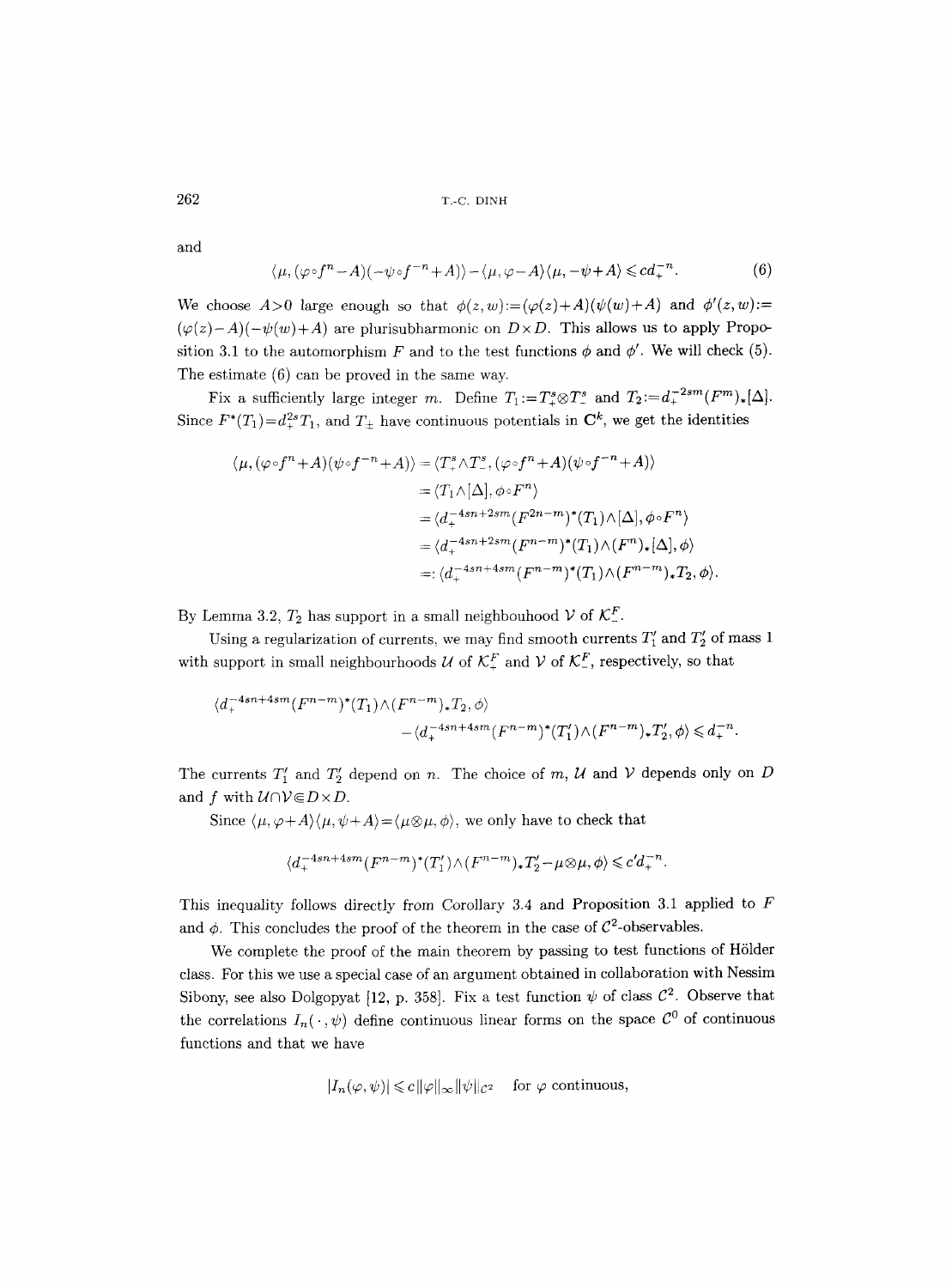where  $c>0$  is a constant independent of n.

On the other hand, we have proved that

$$
|I_n(\varphi,\psi)| \leq c d_+^{-n/2} \|\varphi\|_{\mathcal{C}^2} \|\psi\|_{\mathcal{C}^2} \quad \text{for } \varphi \text{ of class } \mathcal{C}^2.
$$

The theory of interpolation between the Banach spaces  $\mathcal{C}^0$  and  $\mathcal{C}^2$  [22, p. 201] implies that

$$
|I_n(\varphi, \psi)| \leq c' d_+^{-n\alpha/4} \|\varphi\|_{\mathcal{C}^\alpha} \|\psi\|_{\mathcal{C}^2} \quad \text{for } \varphi \text{ of class } \mathcal{C}^\alpha,
$$

with  $c' > 0$  independent of n.

Now fix a function  $\varphi$  of class  $C^{\alpha}$ . Applying the same argument to  $I_n(\varphi, \cdot)$ , we have

$$
|I_n(\varphi, \psi)| \leq c'' d_+^{-n\alpha\beta/8} \|\varphi\|_{\mathcal{C}^{\alpha}} \|\psi\|_{\mathcal{C}^{\beta}} \quad \text{for } \psi \text{ of class } \mathcal{C}^{\beta}.
$$

This completes the proof.  $\Box$ 

*Remark* 4.1. In order to have  $|I_n(\varphi, \psi)| \lesssim d^{-n/2}$ , it suffices that  $\phi$  and  $\phi'$  are plurisubharmonic on  $D \times D$ . This holds in particular for  $\varphi = -\log(-\varphi')$  and  $\psi = -\log(-\psi')$  with  $\varphi'$  and  $\psi'$  strictly negative and strictly plurisubharmonic on a neighbourhood of  $\overline{D}$ . Indeed, one checks easily that  $i\partial\varphi\wedge\bar{\partial}\varphi\leq i\partial\bar{\partial}\varphi$  and  $i\partial\psi\wedge\bar{\partial}\psi\leq i\partial\bar{\partial}\psi$ , and one can bound  $\partial \varphi \wedge \bar{\partial} \psi$  by  $i\partial \varphi \wedge \bar{\partial} \varphi + i\partial \psi \wedge \bar{\partial} \psi$  using the Cauchy-Schwarz inequality. Such functions  $\varphi$ and  $\psi$  can be nowhere continuous.

*Acknowledgment.* This article was partially written during my visit to the Humboldt University of Berlin. I would like to thank the Alexander von Humboldt foundation for its support and Professor Jiirgen Leiterer for his hospitality. I am also grateful to the referee for helpful suggestions.

#### **References**

- [1] BEDFORD, E., LYUBICH, M. & SMILLIE, J., Polynomial diffeomorphisms of  $\mathbb{C}^2$ , IV. *Invent. Math., 112 (1993), 77-125.*
- [2] BEDFORD, E. & SMILLIE, J., Polynomial diffeomorphisms of  $C^2$ , III. *Math. Ann.*, 294 (1992), 395-420.
- [3] -- Real polynomial diffeomorphisms with maximal entropy: Tangencies. Ann. of Math., 160 (2004), 1-26.
- [4] BENEDICKS, M. & YOUNG, L.-S., Sinaĭ-Bowen-Ruelle measures for certain Hénon maps. *Invent. Math.,* 112 (1993), 541-576.
- [5] -- Markov extensions and decay of correlations for certain Hénon maps. Astérisque, 261  $(2000), 13 - 56.$
- [6] BOST, J.-B., GILLET, H. & SOULÉ, C., Heights of projective varieties and positive Green forms. *J. Amer. Math. Soc.,* 7 (1994), 903-1027.
- [7] DEMAILLY, J.-P., Monge-Ampère operators, Lelong numbers and intersection theory, in *Complex Analysis and Geometry,* pp. 115-193. Plenum, NewYork, 1993.